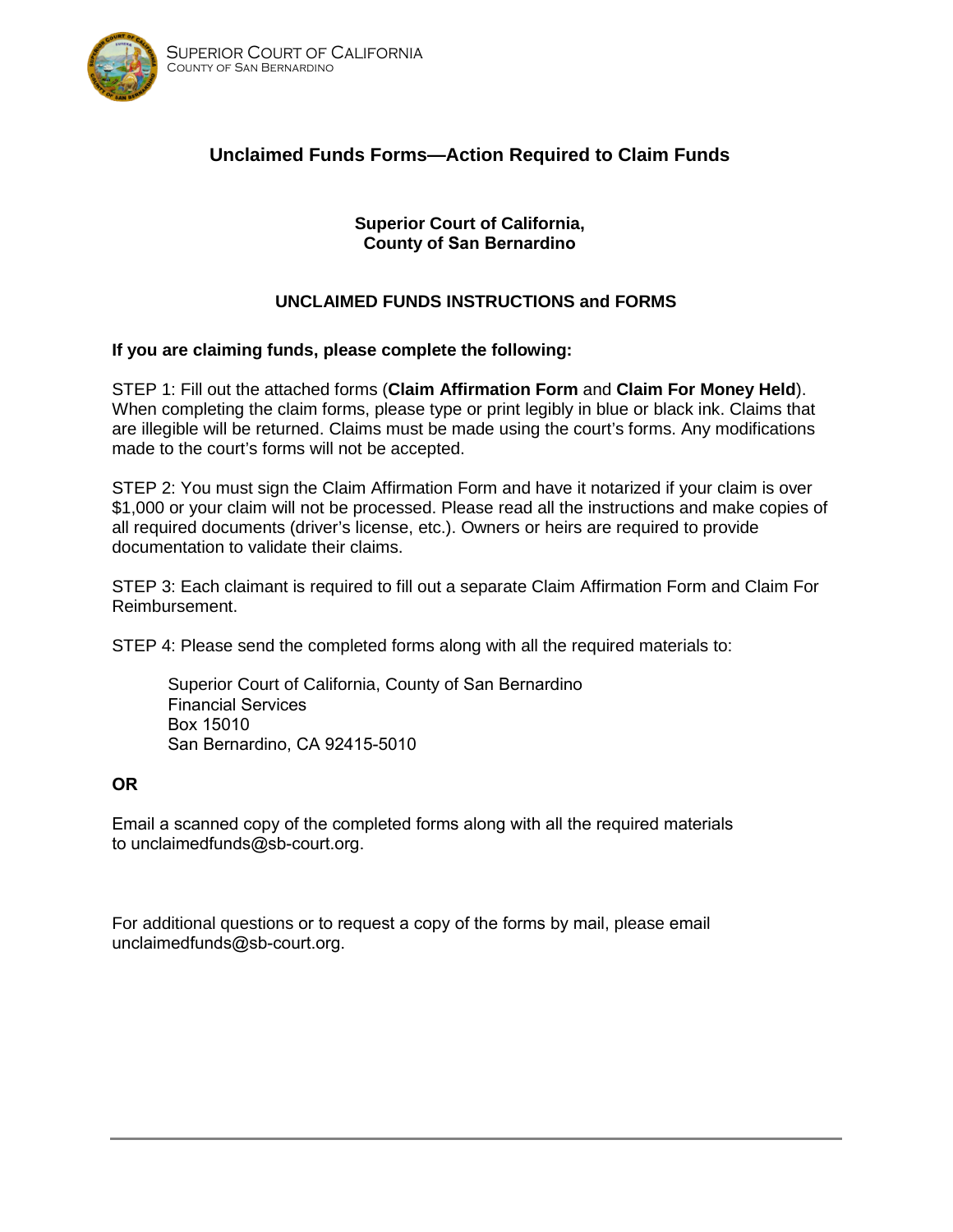

# **CHECKLIST FOR FILING A CLAIM**

#### **OWNER FILING CLAIM**

The following is a checklist of the documentation required when sending in your claim:

- Completed and signed Claim of Affirmation Form;
- Notarize your Claim of Affirmation Form, if your claim is over \$1,000;
- Completed and signed Claim for Money Held Form;
- Copy of current photo identification for each claimant;
- Proof of Social Security number for each claimant;
- Proof associating you with the last known address; and
- Completed copy of Payee Data Record for Interest form if claiming interest.

#### **DECEASED OWNER**

The following is a checklist of the documentation required when sending in your claim:

- Completed and signed Claim Affirmation Form;
- Notarize your Claim Affirmation Form, if your claim is over \$1,000;
- Completed and signed Claim for Money Held Form;
- Death certificate of the deceased owner(s) of the funds;
- Copy of current photo identification for each heir;
- Proof of Social Security number for each heir;
- Completed copy of Payee Data Record for Interest form if claiming interest;
- Proof associating the deceased owner with the last known address; and
- If probate of estate is open, the estate tax identification number and a copy of Currently Certified Letters Testamentary, dated within 6 months, appointing the executor or administrator of decedent's estate.

#### **OR**

If probate of the estate is closed, provide the estate tax identification number and a complete copy of the Court Ordered Distribution of the decedent's estate. **OR**

Provide a complete copy of the Trust Agreement and a copy of a document with the trust tax identification number, such as a tax return or a bank statement. **OR**

If none of the above information can be obtained, please contact the court at unclaimedfunds@sb-court.org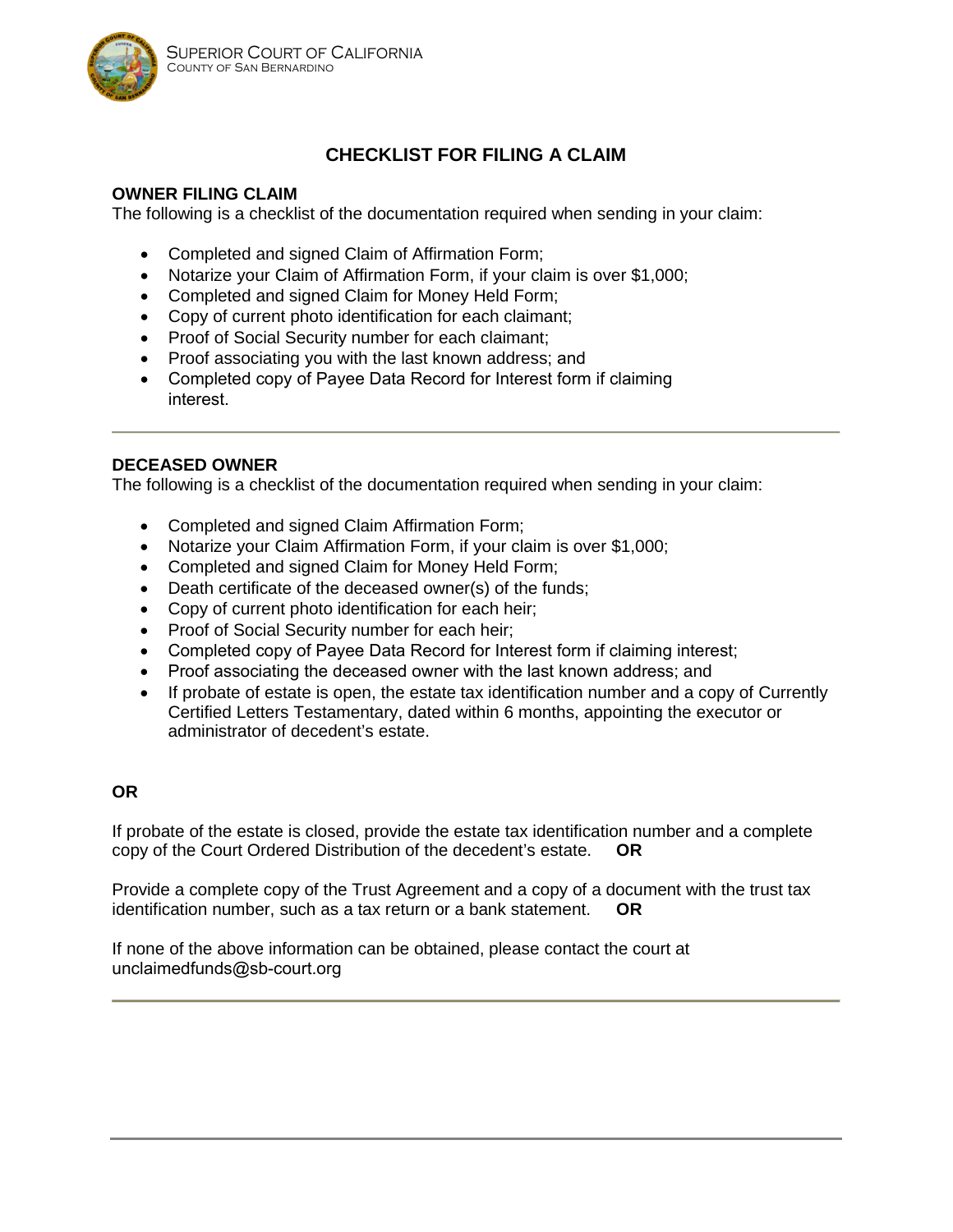

#### **BUSINESS CLAIM**

The following is a checklist of the documentation required when sending in your claim:

- Completed and signed Claim of Affirmation Form;
- Notarize your Claim of Affirmation Form, if your claim is over \$1,000;
- Completed and signed Claim for Money Held Form;
- Letter of Authorization with the names of officers or officials with authority to sign and claim on behalf of the business;
- Copy of current photo identification for each authorized officer or official;
- Completed copy of Payee Data Record for Interest form if claiming interest (not required for corporations);
- Proof of the business's federal tax identification number; and
- Proof of the business's association with the last known address;
- If your company merged with another company, a copy of the merger agreement;
- If your company was dissolved, a copy of the articles of dissolution;
- If your company was suspended, a Tax Clearance letter or a Letter of Good Standing from the Franchise Tax Board and/or the Secretary of State's Office.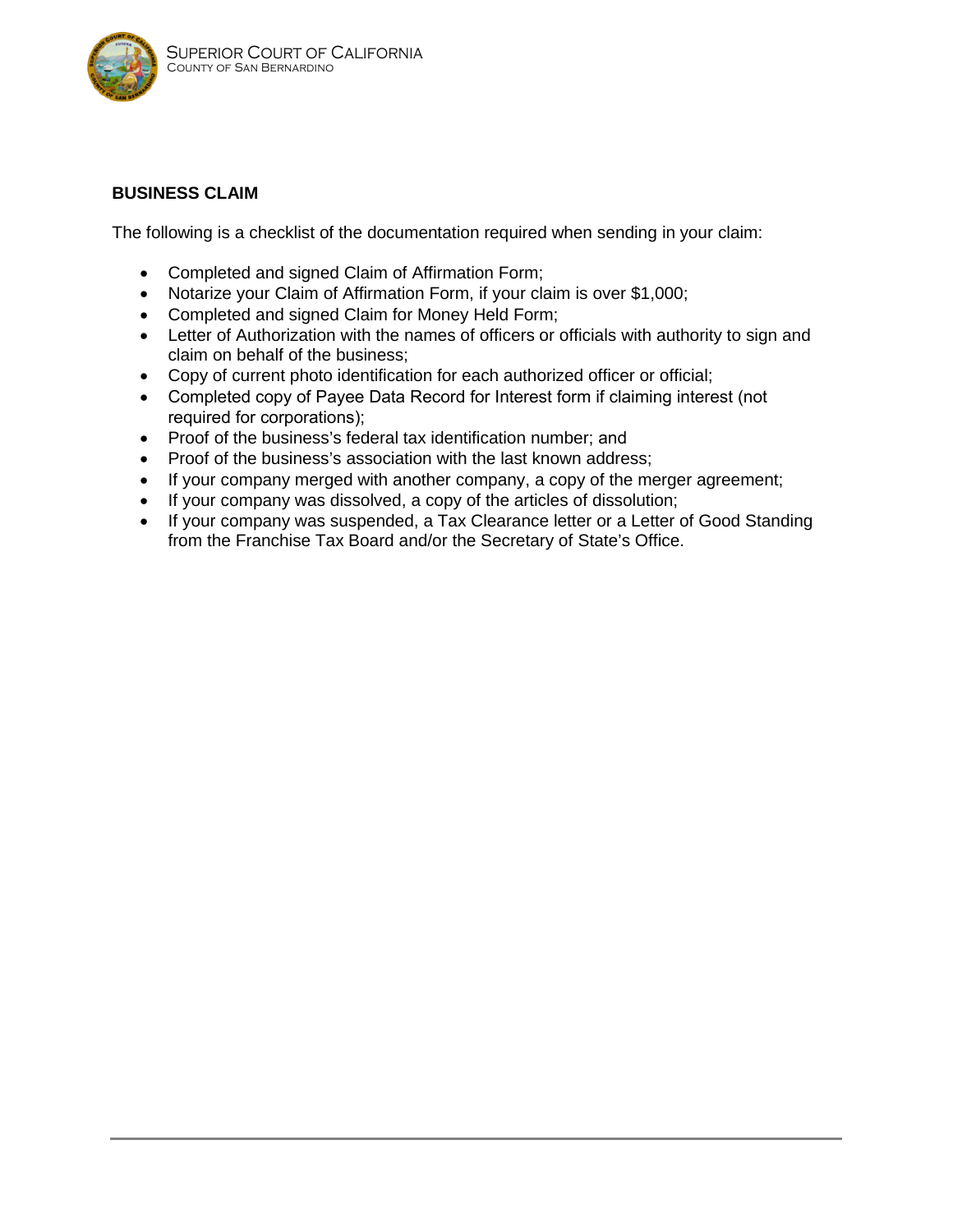

## **CLAIM AFFIRMATION FORM**

The undersigned claimant certifies, under penalty of perjury, the claimant has read the claim and knows the contents thereof and the claimant is the owner of the said claim and the person entitled to receive the money set forth in said claim.

The claimant agrees to indemnify and hold harmless the state, the courts and their agents, officers, and employees from any loss resulting from the payment of said claims.

#### *CURRENT INFORMATION AND SIGNATURE MUST BE PROVIDED FOR EACH CLAIMANT OR YOUR CLAIM WILL NOT BE PROCESSED*

| <b>MIDDLE</b><br>INT. |
|-----------------------|
|                       |
|                       |
|                       |
|                       |
|                       |
|                       |
|                       |
| <b>COUNTRY</b>        |
|                       |
|                       |
|                       |
|                       |
|                       |
|                       |
|                       |

#### **YOUR SIGNATURE MUST BE NOTARIZED IF THE CLAIM AMOUNT IS \$1,000 OR GREATER**

*For claims filed for a business, the authorized owner's signature is required. For claims filed for an estate or trust, the signature of the executor, administrator or attorney is required.*

State of California County of **Example 20** 

Claimant's Information:

| Subscribed and sworn to (or affirmed) before me on this | day of                                      |
|---------------------------------------------------------|---------------------------------------------|
| $20$ , by                                               | , proved to me on the basis of satisfactory |
| evidence to be the person(s) who appeared before me.    |                                             |

Signature \_\_\_\_\_\_\_\_\_\_\_\_\_\_\_\_\_\_\_\_\_\_\_\_\_\_\_\_\_\_\_\_\_\_\_\_\_ (Seal)

#### **PRIVACY NOTIFICATION**

Your Social Security number and other documents are requested for identification and processing of your claim.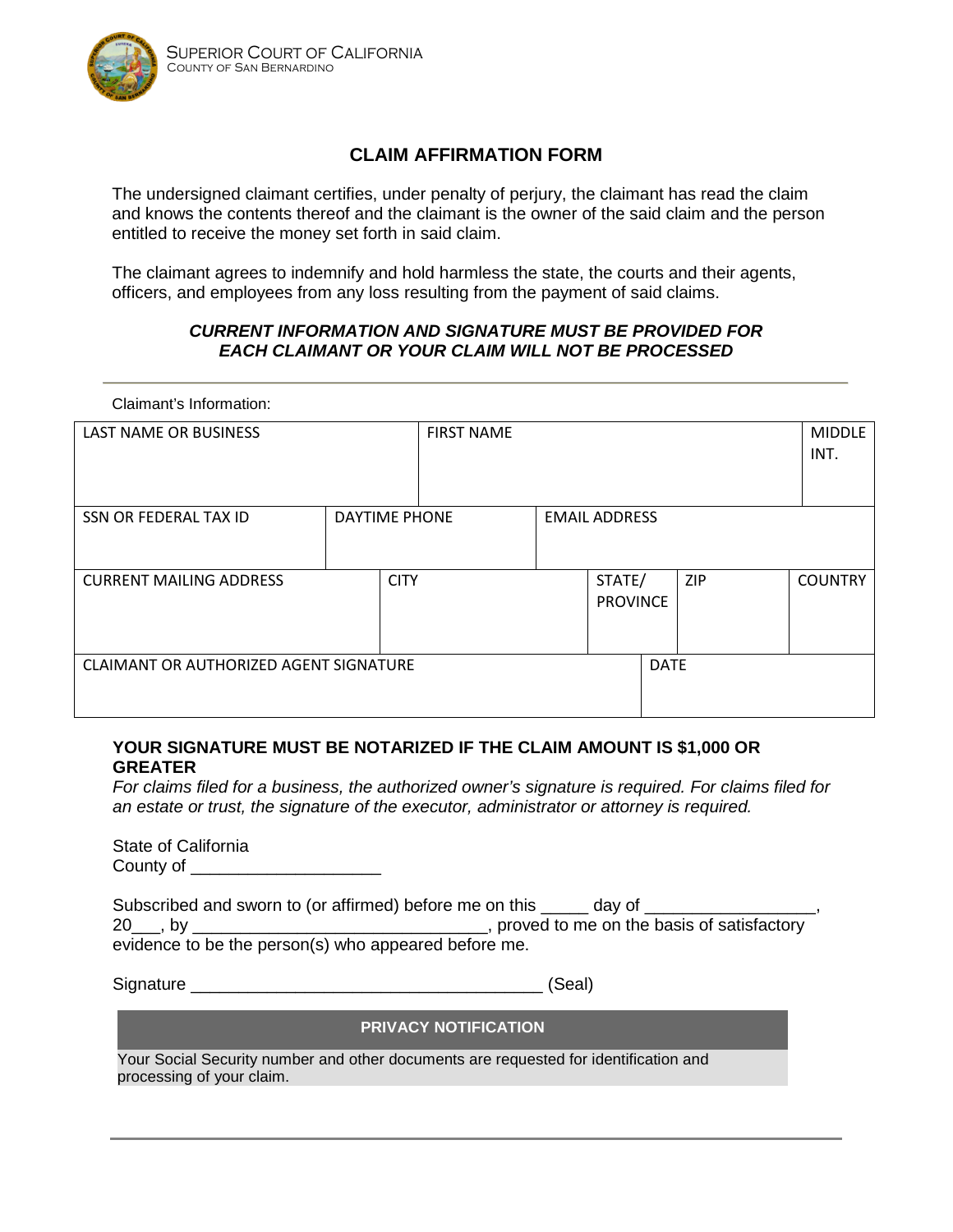

# **CLAIM FOR MONEY HELD**

| <b>MAIL TO:</b>        | <b>Superior Court of California, County of San Bernardino</b><br><b>Financial Services</b><br><b>Box 15010</b><br><b>San Bernardino, CA 92415-5010</b> |
|------------------------|--------------------------------------------------------------------------------------------------------------------------------------------------------|
|                        | DATE SUBMITTED: ______________________                                                                                                                 |
|                        | OWNER'S NAME (AS HELD BY COURT):                                                                                                                       |
| <b>STREET ADDRESS:</b> |                                                                                                                                                        |
| CITY, STATE, ZIP CODE: |                                                                                                                                                        |

| <b>CASE#:</b> | <b>AMOUNT OF CLAIM:</b> |  |
|---------------|-------------------------|--|
|---------------|-------------------------|--|

**CLAIMANT'S NAME (SHOULD MATCH CLAIM AFFIRMATION): \_\_\_\_\_\_\_\_\_\_\_\_\_\_\_\_\_\_\_\_\_** 

**RELATIONSHIP TO OWNER: \_\_\_\_\_\_\_\_\_\_\_\_\_\_\_\_\_\_\_\_\_\_\_\_\_\_\_\_\_\_** 

**REASON FOR CLAIM: \_\_\_\_\_\_\_\_\_\_\_\_\_\_\_\_\_\_\_\_\_\_\_\_\_\_\_\_\_\_\_\_\_\_\_\_\_\_\_\_\_\_\_\_\_\_\_\_\_\_\_\_\_\_\_** 

## **A SEPARATE FORM IS REQUIRED FOR EACH ACCOUNT CLAIMED.**

AFFIRMATION AND SIGNATURE *(by claimant)*

**I hereby affirm, under penalty of perjury, that I am duly authorized to make said claim upon the Superior Court of California, County of San Bernardino. I hereby agree to indemnify and hold harmless the state, the courts, and their officers and employees from any loss, including attorney's fees, incurred as a result of payment of the amount claimed.** 

|                                                                                                                | <b>COURT'S USE ONLY</b> |  |
|----------------------------------------------------------------------------------------------------------------|-------------------------|--|
| □ Approved, Paid to Claimant Shown Above                                                                       |                         |  |
| □ Denied, Not an Authorized Claim                                                                              |                         |  |
| Date: 2008 2010 2010 2021 2022 2023 2024 2022 2022 2023 2024 2022 2023 2024 2022 2023 2024 2025 2026 2027 2028 |                         |  |
|                                                                                                                |                         |  |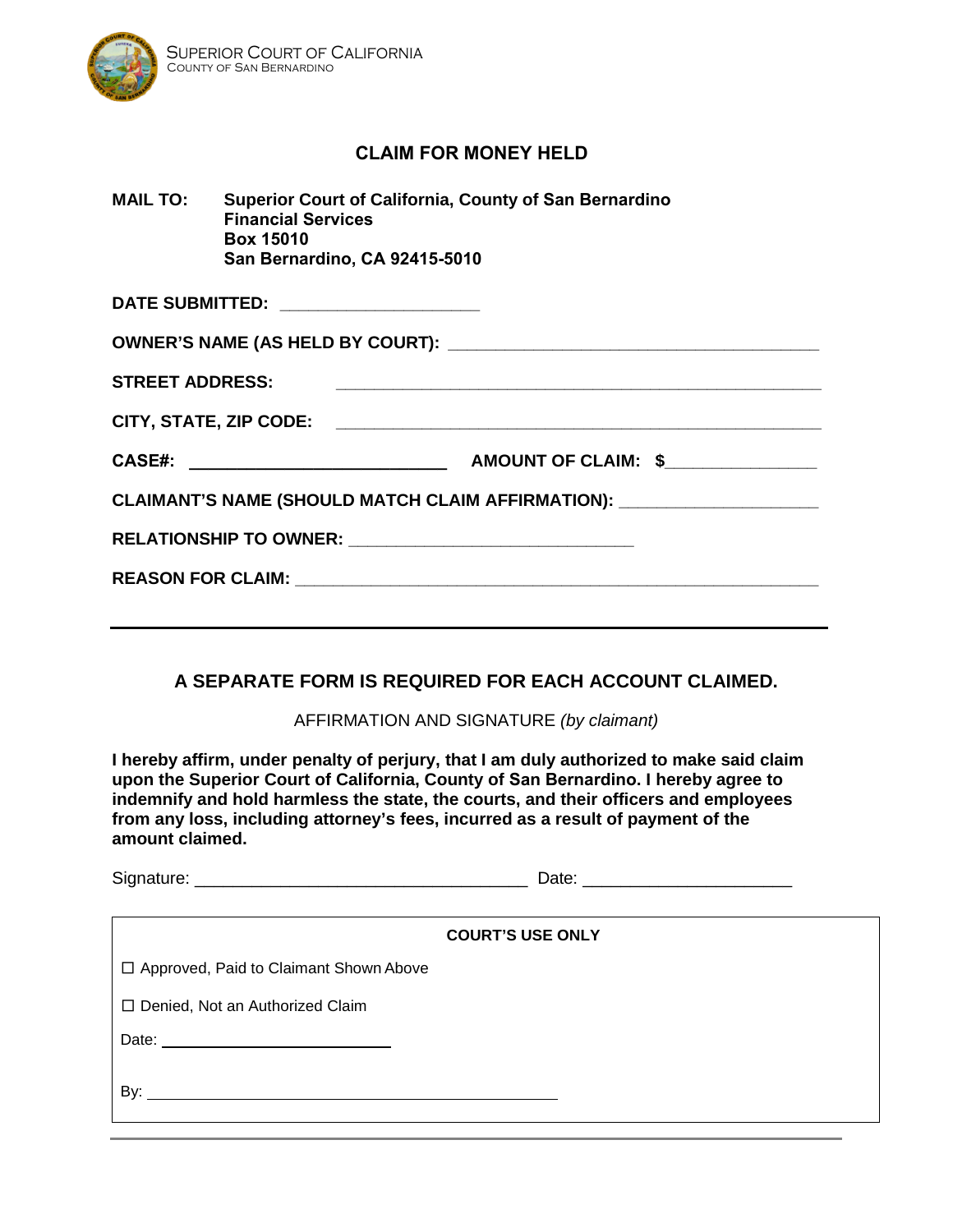|                                                                                                                 | <b>PAYEE DATA RECORD FOR INTEREST</b> (in lieu of IRS W-9)                                                                                                                                                                                                                                                                                                                                                                                                                                                                                                                                                                                                                                                                                                                                                                                                    |                                         |                             |                                                      |                  |
|-----------------------------------------------------------------------------------------------------------------|---------------------------------------------------------------------------------------------------------------------------------------------------------------------------------------------------------------------------------------------------------------------------------------------------------------------------------------------------------------------------------------------------------------------------------------------------------------------------------------------------------------------------------------------------------------------------------------------------------------------------------------------------------------------------------------------------------------------------------------------------------------------------------------------------------------------------------------------------------------|-----------------------------------------|-----------------------------|------------------------------------------------------|------------------|
|                                                                                                                 | Required in lieu of IRS W-9 form when receiving interest payments from<br>the Judicial Council of California (JCC) on behalf of the Superior Courts of California                                                                                                                                                                                                                                                                                                                                                                                                                                                                                                                                                                                                                                                                                             |                                         |                             |                                                      |                  |
| 1<br><b>Instructions</b>                                                                                        | See page two for additional instructional information and Privacy Statement. Complete all information on this form, sign, date, and return<br>the form. Prompt return of this fully completed form will prevent delays when processing payments. Information provided in this form will<br>be used to prepare Information Returns (1099-INT). If this form was provided to you by one of the Superior Courts of California, return<br>the form to the court. If this form was provided to you by the Judicial Council of California, submit the completed form to<br>TrustRequests@jud.ca.gov or mail the form to the following address:<br>Judicial Council of California<br>Trial Court Administrative Services - Trust Unit<br>P.O. Box 981268<br>West Sacramento, CA 95798                                                                                |                                         |                             |                                                      |                  |
|                                                                                                                 | <b>SECTIONS 2 THRU 5 TO BE COMPLETED BY PAYEE OR AUTHORIZED REPRESENTATIVE</b>                                                                                                                                                                                                                                                                                                                                                                                                                                                                                                                                                                                                                                                                                                                                                                                |                                         |                             |                                                      |                  |
| $\overline{2}$                                                                                                  | PAYEE'S LEGAL NAME - AS SHOWN ON FEDERAL INCOME TAX RETURN<br><b>PAYEE'S MAILING ADDRESS</b>                                                                                                                                                                                                                                                                                                                                                                                                                                                                                                                                                                                                                                                                                                                                                                  |                                         |                             |                                                      |                  |
| Legal<br><b>Name</b>                                                                                            | <b>CITY</b><br><b>ZIP CODE</b><br><b>STATE</b>                                                                                                                                                                                                                                                                                                                                                                                                                                                                                                                                                                                                                                                                                                                                                                                                                | <b>E-MAIL ADDRESS</b>                   |                             |                                                      |                  |
|                                                                                                                 | <b>TELEPHONE NUMBER</b>                                                                                                                                                                                                                                                                                                                                                                                                                                                                                                                                                                                                                                                                                                                                                                                                                                       | <b>FACSIMILE NUMBER</b>                 |                             |                                                      |                  |
| 3<br>Payee<br><b>Entity</b><br><b>Type</b><br><b>NOTE</b><br>A taxpayer<br>identification number<br>is required | <b>PARTNERSHIP</b><br>П<br>LIMITED LIABILITY COMPANY<br>П<br>□<br>ENTER FEDERAL EMPLOYER IDENTIFICATION NUMBER (FEIN)<br>0<br>INDIVIDUAL/SOLE PROPRIETOR<br><b>ENTER SOCIAL SECURITY NUMBER (SSN)</b><br>If you are a sole proprietor and you have an EIN, you may enter either your SSN or EIN; however, the IRS prefers that you use your SSN.                                                                                                                                                                                                                                                                                                                                                                                                                                                                                                              | <b>CORPORATION</b><br><b>GOVERNMENT</b> | П<br>П                      | <b>EXEMPT</b> (NON-PROFIT)<br><b>ESTATE OR TRUST</b> |                  |
| $\boldsymbol{4}$<br><b>Prior</b><br><b>Payments to</b><br>Payee                                                 | Has Payee been the recipient of any prior interest payments from the Superior Courts of California within the last calendar year?<br>П.<br>Yes<br>0<br>N <sub>0</sub>                                                                                                                                                                                                                                                                                                                                                                                                                                                                                                                                                                                                                                                                                         |                                         |                             |                                                      |                  |
| 5<br><b>Certification</b><br><b>NOTE</b><br>See instructions on<br>page 2                                       | Under penalties of perjury, I certify that:<br>1. The number shown on this form is my correct taxpayer identification number (or I am waiting for a number to be<br>issued to me), and<br>2. I am not subject to backup withholding because: (a) I am exempt from backup withholding, or (b) I have not been<br>notified by the Internal Revenue Service (IRS) that I am subject to backup withholding as a result of a failure to<br>report all interest or dividends, or (c) the IRS has notified me that I am no longer subject to backup withholding, and<br>3. I am a U.S. citizen or other U.S. person, as defined by the IRS.<br>I hereby certify under the penalty of perjury that the information provided on this document is true and correct. Should<br>my information change, I will promptly notify the JCC at the address listed in Section 1. |                                         |                             |                                                      |                  |
| <b>Contact</b><br><b>Information</b><br>and                                                                     | PAYEE OR AUTHORIZED REPRESENTATIVE'S NAME (Type or Print)<br>PAYEE OR AUTHORORIZED REPRESENTATIVE'S SIGNATURE                                                                                                                                                                                                                                                                                                                                                                                                                                                                                                                                                                                                                                                                                                                                                 |                                         | <b>TITLE</b><br><b>DATE</b> | <b>EMAIL ADDRESS</b>                                 | <b>TELEPHONE</b> |
| signature                                                                                                       |                                                                                                                                                                                                                                                                                                                                                                                                                                                                                                                                                                                                                                                                                                                                                                                                                                                               |                                         |                             |                                                      |                  |